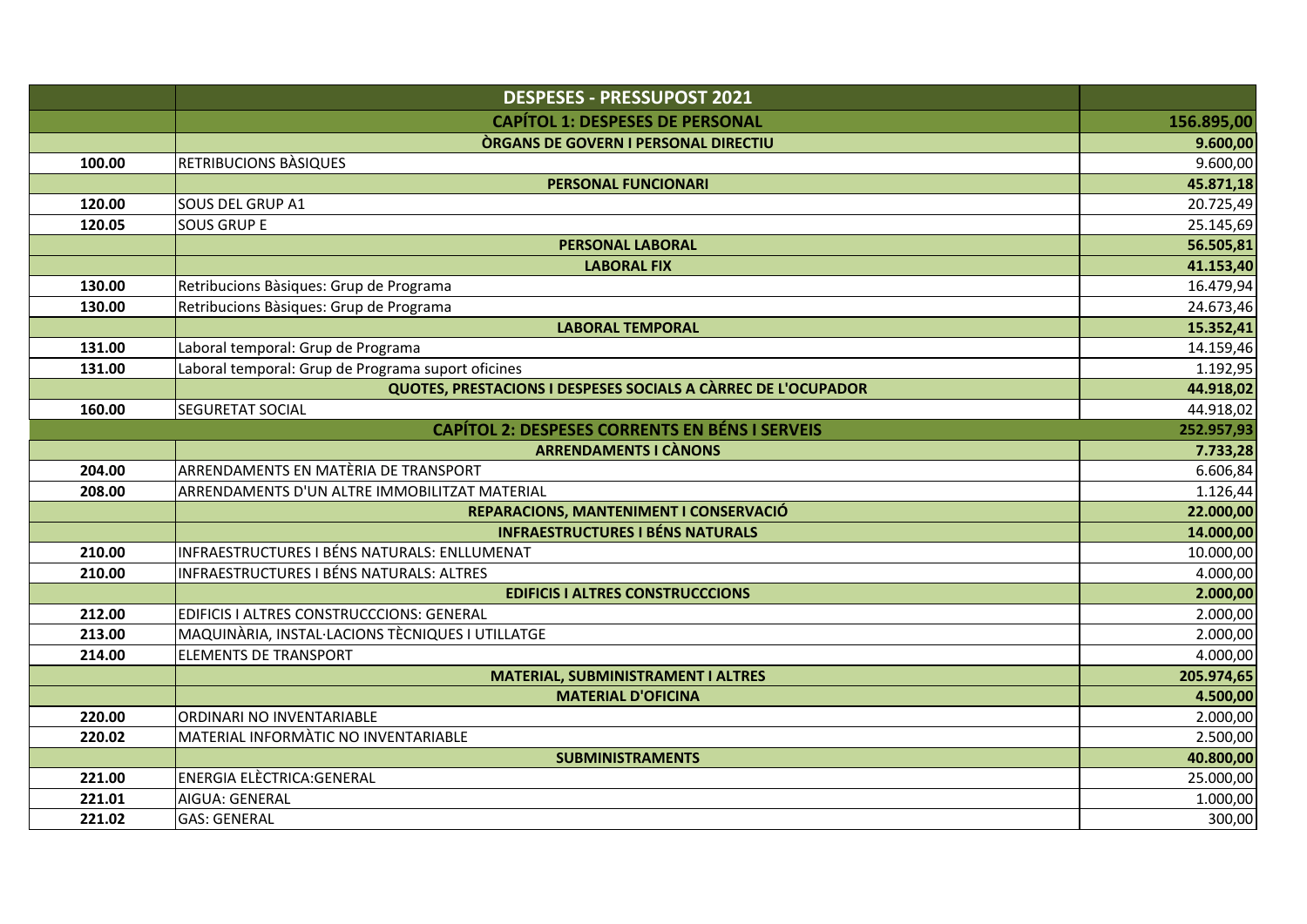|        | <b>COMBUSTIBLES I CARBURANTS</b>                                              | 2.500,00  |
|--------|-------------------------------------------------------------------------------|-----------|
| 221.03 | COMBUSTIBLES I CARBURANTS: GENERAL                                            | 2.500,00  |
| 221.04 | <b>VESTUARI</b>                                                               | 500,00    |
| 221.11 | SUBMINISTRAMENTS DE RECANVIS DE MAQUINÀRIA, UTILLATGE I ELEMENTS DE TRANSPORT | 500,00    |
| 221.12 | SUBMINISTRAMENTS DE MATERIAL ELECTRÒNIC, ELÈCTRIC I DE TELECOMUNICACIONS      | 1.200,00  |
| 221.13 | MANUTENCIÓ D'ANIMALS                                                          | 2.300,00  |
| 221.99 | <b>ALTRES SUBMINISTRAMENTS</b>                                                | 7.500,00  |
|        | <b>COMUNICACIONS</b>                                                          | 12.000,00 |
| 222.00 | SERVEIS DE TELECOMUNICACIONS: GENERAL                                         | 9.000,00  |
| 222.01 | POSTALS                                                                       | 3.000,00  |
| 224.00 | PRIMES D'ASSEGURANCES                                                         | 6.400,00  |
|        | <b>TRIBUTS</b>                                                                | 100,00    |
| 225.01 | TRIBUTS DE LES COMUNITATS AUTÒNOMES                                           | 100,00    |
|        | <b>DESPESES DIVERSES</b>                                                      | 46.793,74 |
| 226.01 | ATENCIONS PROTOCOL·LÀRIES I REPRESENTATIVES                                   | 500,00    |
| 226.02 | PUBLICITAT I PROPAGANDA                                                       | 4.500,00  |
| 226.03 | PUBLICACIÓ EN DIARIS OFICIALS                                                 | 500,00    |
| 226.04 | JURÍDICS, CONTENCIOSOS                                                        | 1.000,00  |
| 226.08 | <b>FESTES POPULARS</b>                                                        | 25.293,74 |
| 226.09 | <b>ACTIVITATS CULTURALS I ESPORTIVES</b>                                      | 5.000,00  |
| 226.99 | <b>ALTRES DESPESES DIVERSES</b>                                               | 10.000,00 |
|        | <b>TREBALLS REALITZATS PER ALTRES EMPRESES I PROFESSIONALS</b>                | 95.380,91 |
| 227.00 | NETEJA I ACONDICIONAMENT                                                      | 49.400,00 |
| 227.01 | <b>SEGURETAT</b>                                                              | 2.500,00  |
| 227.05 | PROCESSOS ELECTORALS                                                          | 100,00    |
| 227.06 | <b>ESTUDIS I TREBALLS TÈCNICS</b>                                             | 6.000,00  |
| 227.08 | SERVEIS DE RECAPTACIÓ A FAVOR DE L'ENTITAT                                    | 2.000,00  |
| 227.99 | ALTRES TREBALLS REALITZATS PER ALTRES EMPRESES I PROFESSIONALS                | 35.380,91 |
|        | <b>INDEMNITZACIONS PER RAÓ DEL SERVEI</b>                                     | 17.250,00 |
|        | <b>DIETES</b>                                                                 | 16.200,00 |
| 230.00 | DELS MEMBRES DELS ÒRGANS DE GOVERN                                            | 16.200,00 |
|        | LOCOMOCIÓ                                                                     | 1.050,00  |
| 231.00 | DELS MEMBRES DELS ÒRGANS DE GOVERN                                            | 900,00    |
| 231.20 | DEL PERSONAL NO DIRECTIU                                                      | 150,00    |
|        | <b>CAPÍTOL 3: DEPESES FINANCERES</b>                                          | 150,00    |
|        | <b>INTERESSOS DE DEMORA I ALTRES DESPESES FINANCERES</b>                      | 150,00    |